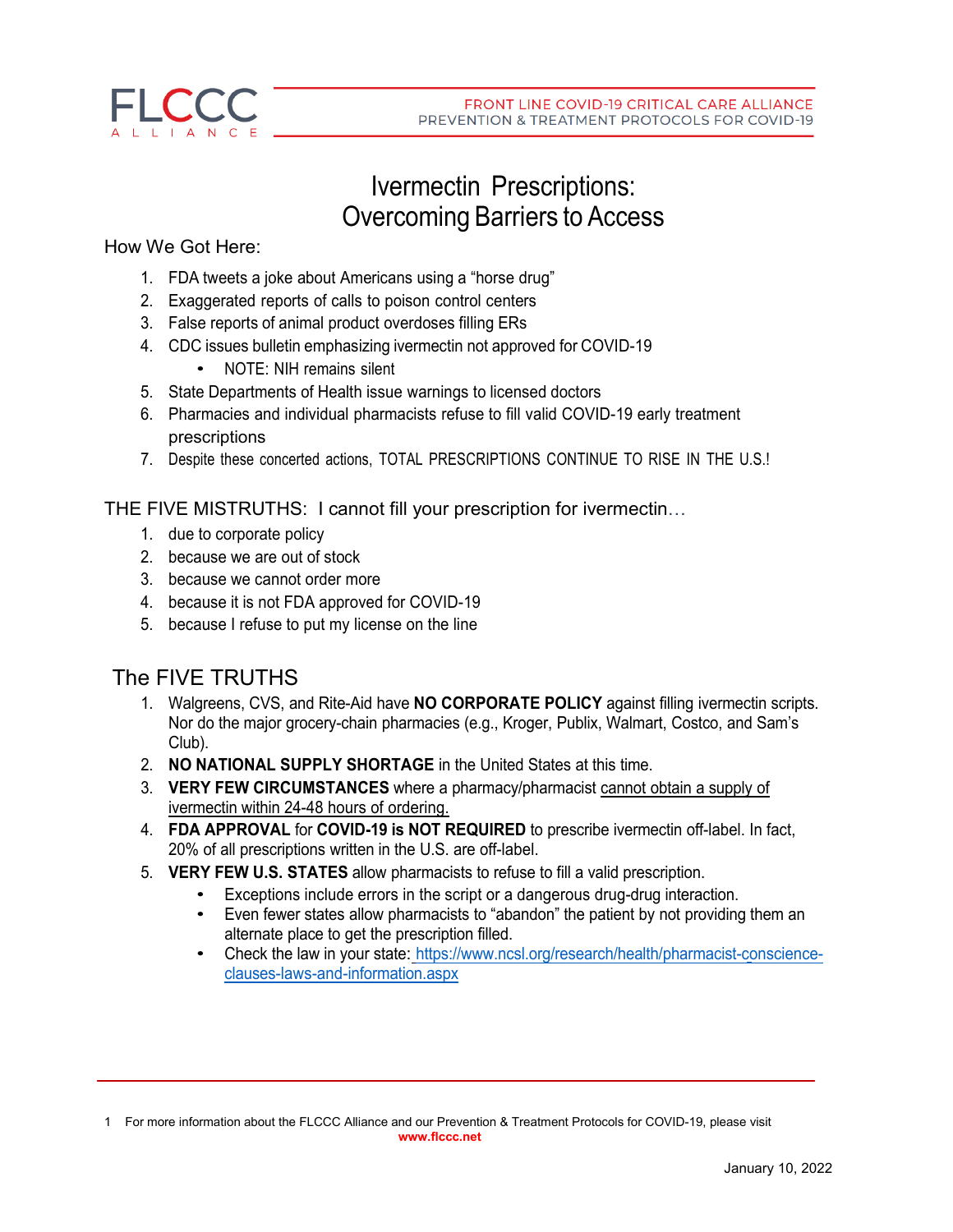### Overcoming Barriers to Access

### *Take Action and Report*

- Corporate pharmacy chains **WANT TO KNOW** who is not filling ivermectin:
	- **DOCUMENT** the number and location of the store as well as the name of the pharmacist refusing to fill the valid prescription.
	- **REPORT** the name of the store and pharmacist (see "Contact List for Corporate Chains", pg. 7).
		- Call, email, or direct message on Twitter.
	- **STOP REFUSALS** by their employed pharmacists by presenting the <sup>5</sup> Truths above.
	- If you believe your pharmacist has lied, **REPORT** them to the state pharmacy board.
		- Be sure to **explicitly** say that the pharmacist "knowingly lied" in any complaints.

### *How to Get Ivermectin*

- 1. To find a pharmacy that fills in your zip code (for U.S.):
	- Email Edenbridge Pharmaceuticals, the largest manufacturer of ivermectin forhuman use in the U.S., at [sales@edenbridgepharma.com](mailto:sales@edenbridgepharma.com) for a list of [pharmacies](mailto:sales@edenbridgepharma.com) in your area.
- 2. Look to Online and Compounding Pharmacies as an option.
	- For a complete list of pharmacies that will fill and ship [prescriptions,](https://covid19criticalcare.com/pharmacies/) see the FLCCC [Pharmacy Directory at](https://covid19criticalcare.com/pharmacies/) [https://covid19criticalcare.com/pharmacies/.](https://covid19criticalcare.com/pharmacies/)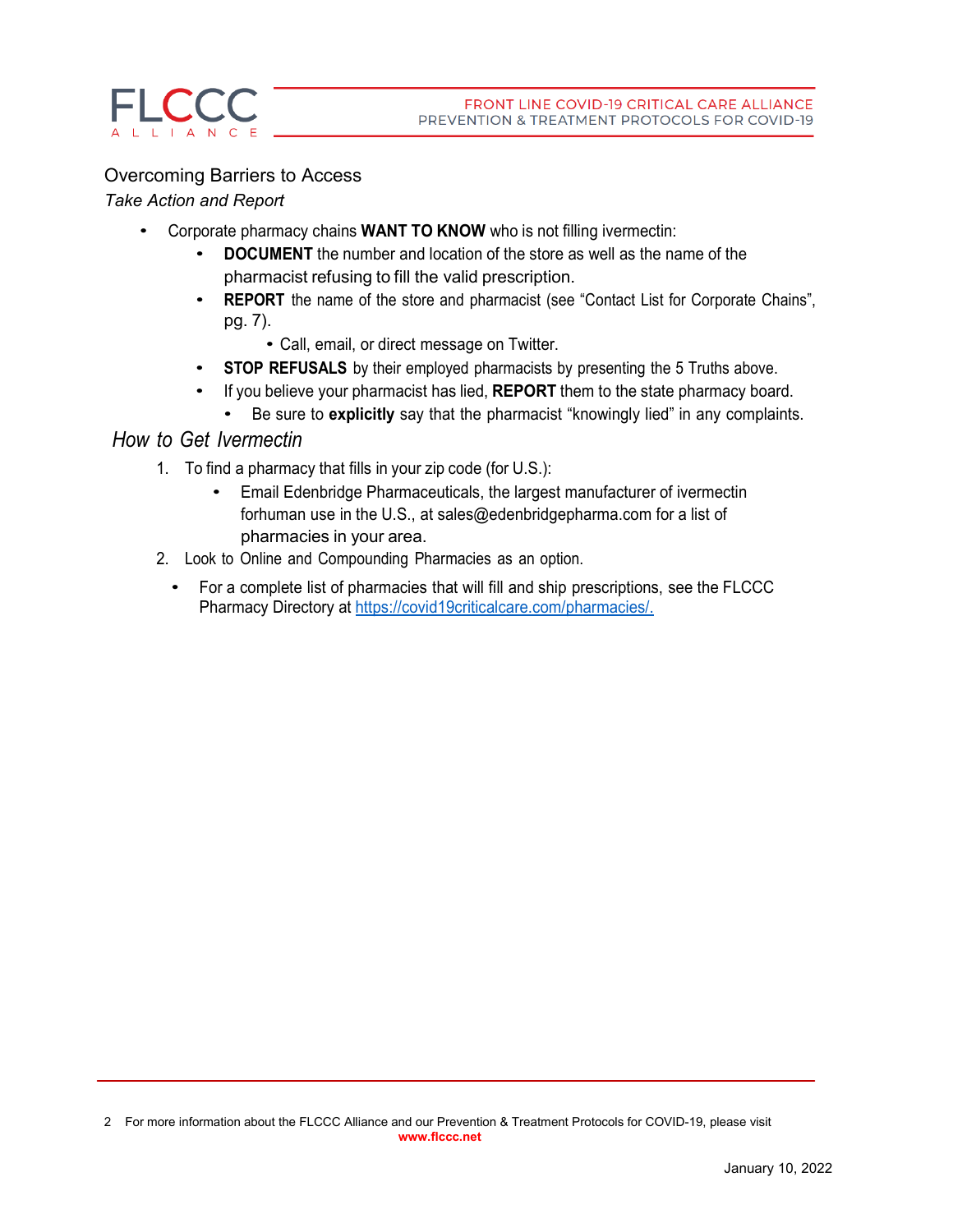

# KNOW YOUR RIGHTS

*A Guide to Challenging Pharmacists*

Barrier #1 – "Ivermectin is out of stock, back ordered, or unavailable."

- Customer:
	- I would like to document what I am hearing. What is your full name? What is your store number?
- Customer:
	- Therefore, you are saying (repeat what pharmacist said) ...
- Customer:
	- Your corporate office has indicated that they want customers to report any pharmacist and store refusing to fill ivermectin scripts.
	- What is your email address so I can connect both of us directly with your customer service department?
- Customer:
	- Edenbridge Pharmaceuticals says there is no supply issue anywhere in the country.
		- They are the only pharmacy in the U.S. authorized by the FDA to manufacture and distribute ivermectin for human use.
		- They want to be connected directly to any pharmacist stating there is an issue so it can be resolved immediately.
		- So I will connect the two of us via email directly to your customer service department at corporate.
- Customer: Thank you for your assistance.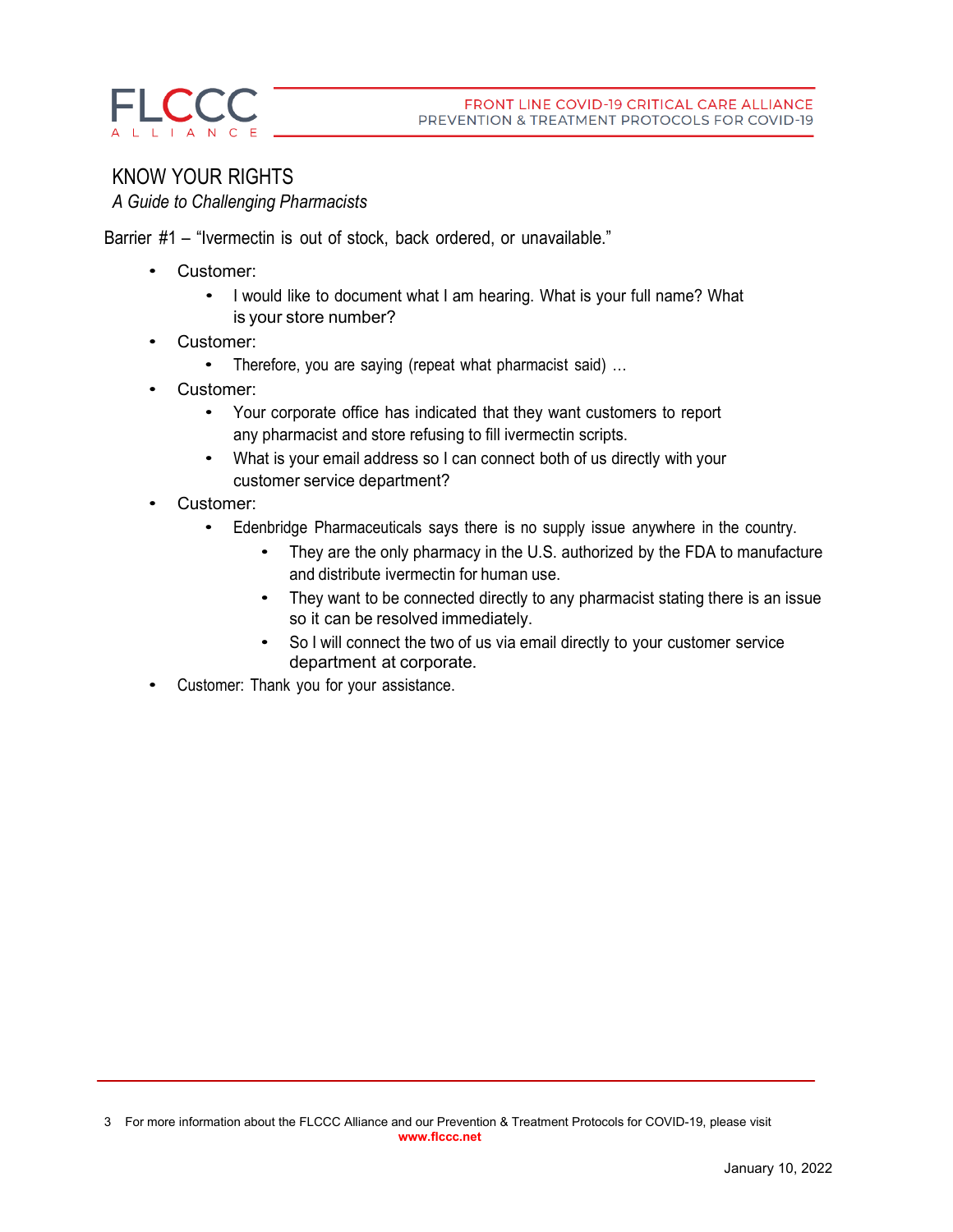

### KNOW YOUR RIGHTS *A Guide to Challenging Pharmacists*

Barrier #2 – "FDA has not approved its use in COVID-19."

• Customer:

With respect, I have researched this topic extensively and would like to offer the following:

- Ivermectin is, in fact, an FDA-approved drug and has been for decades.
- As you are aware, over 20% of all prescriptions written in the U.S. annually are for off-label use.
- It is also important to note that the NIH has a "neutral" recommendation for ivermectin use in COVID, not an "against" recommendation.
- Please tell me you are not attempting to interfere with the sacred relationship between my physician and myself to treat my illness.
- Customer:
	- The customer service department at your corporate office has indicated that they want customers to report any pharmacist and store refusing to fill ivermectin scripts.
	- What is your email address so I can connect the two of us directly with your customer service department so that we can resolve this immediately?
- Customer:
	- My intention is not to be difficult, but please understand that if this is not resolved today, I will be filing an official complaint through my attorney with the State Pharmacy Board.
	- Unless we are in one of the rare states that allows pharmacists to do this, what you are attempting to do is known as "engaging in the practice of medicine" and it is illegal.
- Customer: Thank you for your assistance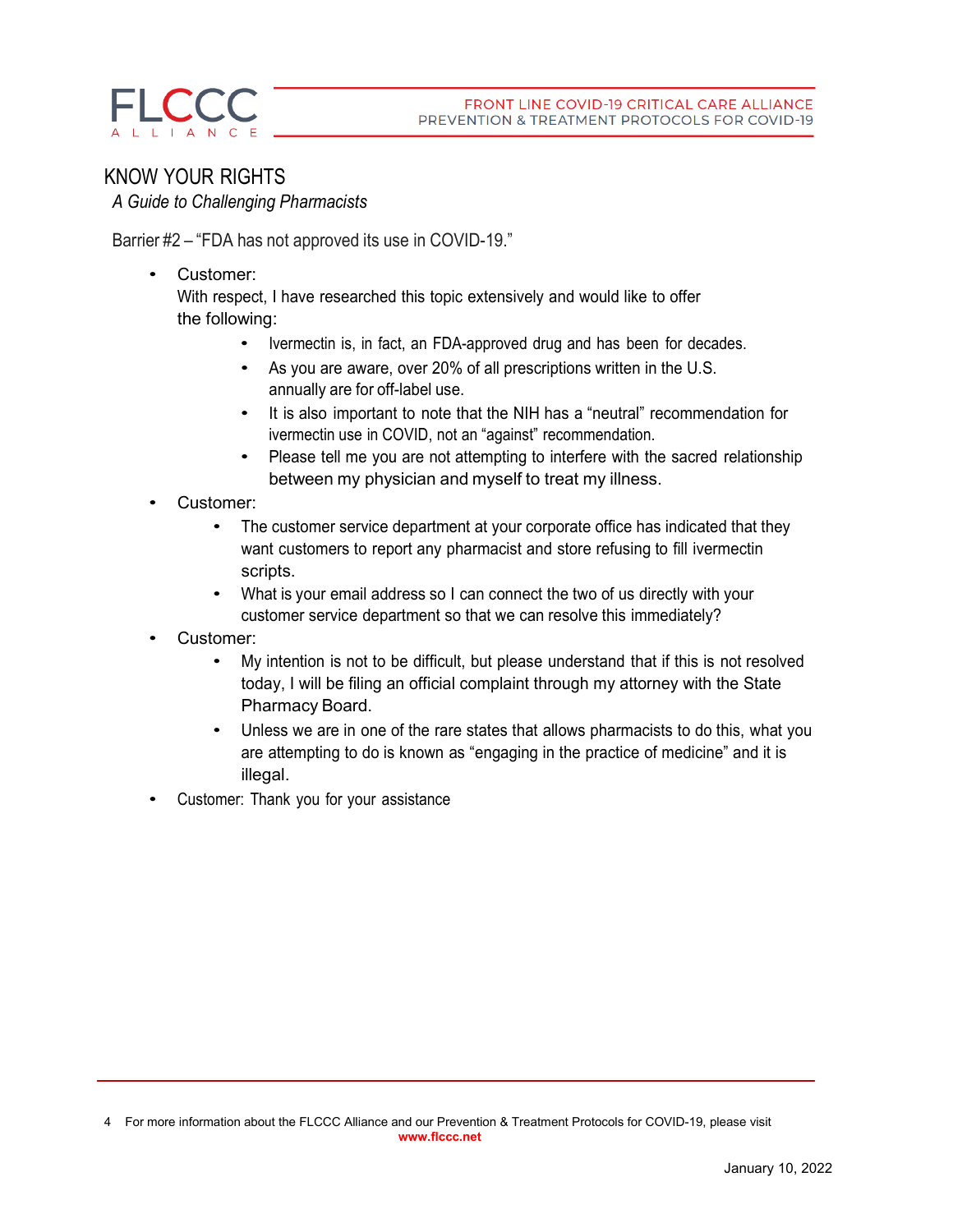### KNOW YOUR RIGHTS *A Guide to Challenging Pharmacists*

Barrier #3 – "Our corporate policy dictates that we do not fill your prescription."

- Customer:
	- So, and I would like to document this, what you are saying is (repeat what pharmacist said) …
- Customer:
	- (1) Ivermectin prescriptions for COVID are not against your corporate policy, and
	- (2) The customer service department at your corporate office has indicated that they want customers to report any pharmacist and store refusing to fill ivermectin scripts.
- What is your email address so I can connect both of us directly with one of your customer service representatives so that we can get this resolved immediately?
	- My intention is not to be difficult, but please understand that if this not resolved today, I will be:
		- Filing an official complaint through my attorney with the State Board because, unless we are in one of the rare states that allows pharmacists to do this, what you are attempting to do is known as "engaging in the practice of medicine" and it is illegal.
- Further, although what you are doing may be technically legal in this state, it almost certainly violates the spirit and intention of the original law.
	- I would like to be able to provide feedback to the Board of how you are applying the law in the hope they may be interested in amending its language to not restrict the provision of life-saving medicines to their states' citizens.
- Customer: Thank you for your assistance.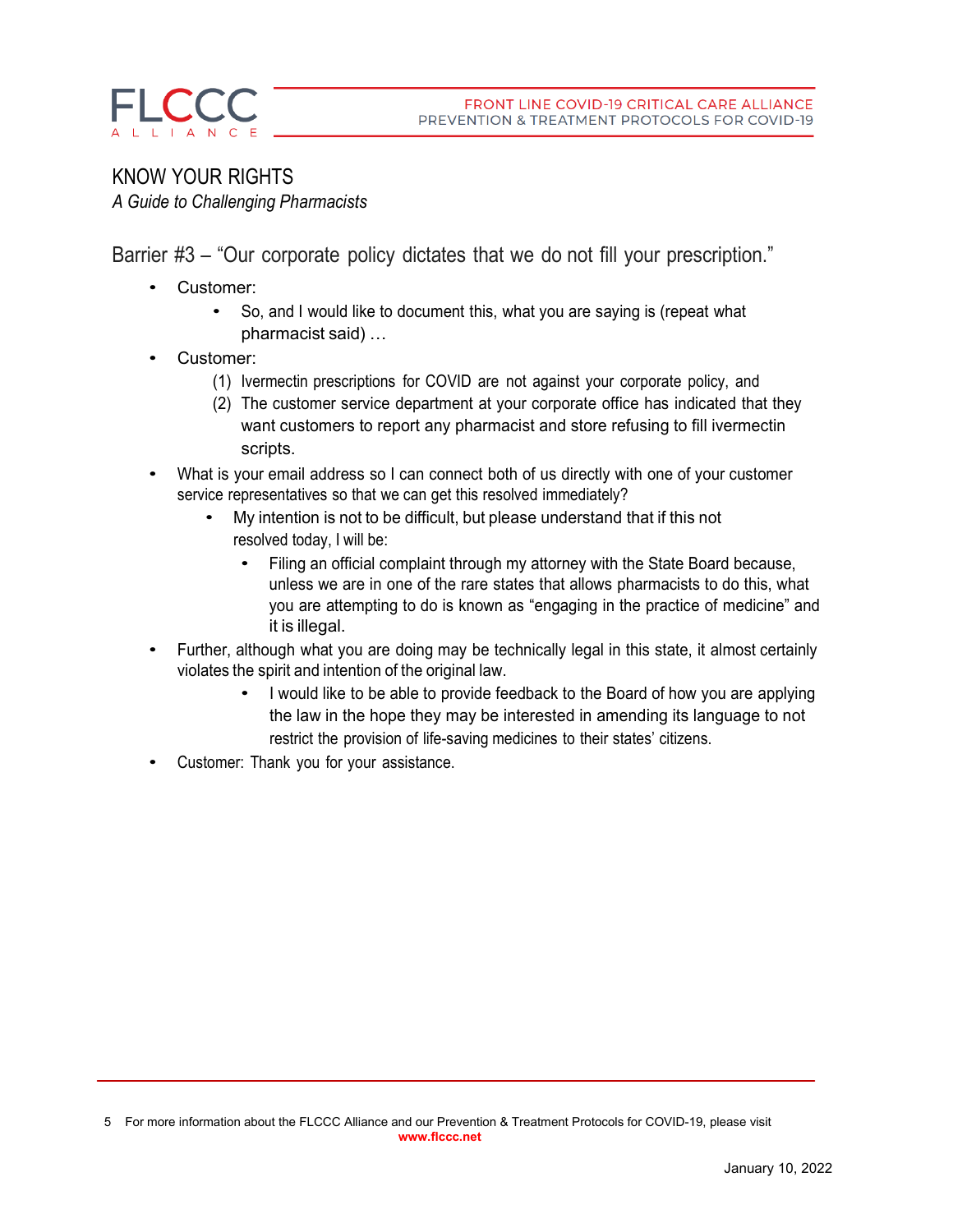

•

### KNOW YOUR RIGHTS *A Guide to Challenging Pharmacists*

Barrier #4 – "I will not put my license on the line to fill an unapproved drug."

- I would like to document what I am hearing. What is your full name and store number?
- Customer:
	- With respect, I have researched this topic extensively and would like to offer the following:
		- Please tell me you are not attempting to interfere between the sacred relationship between my physician and myself to treat my illness.
		- Are you in a state that allows you to refuse to refill a prescription on this basis?
- Customer:
	- The customer service department at your corporate office has indicated they want customers to report any pharmacist and store refusing to fill ivermectin scripts.
	- What is your email address, so I can connect the two of us directly with your customer service department, so that we can resolve this immediately?
- Customer:
	- My intention is not to be difficult, but please understand that if this is not resolved today, I will be filing an official complaint through my attorney with the State Pharmacy Board.
		- Unless we are in one of the rare states that allows pharmacists to do this, what you are attempting to do is known as "engaging in the practice of medicine" and it is illegal.
- Customer: Thank you for your assistance.